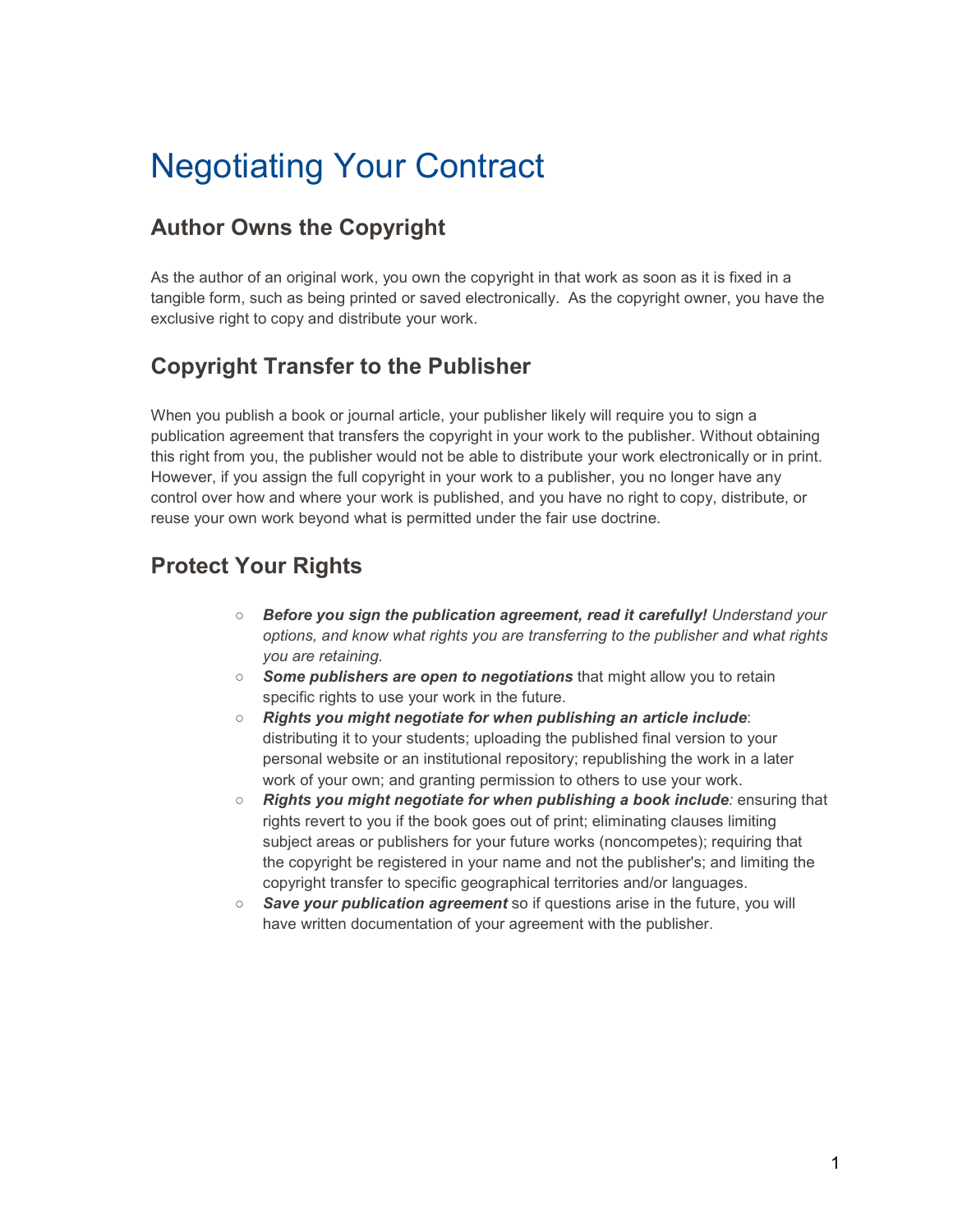## **Types of Publication Contracts**

#### **Traditional – Author Transfers Full Copyright**

This is the least author-friendly model since you transfer your full copyright to the publisher and retain no rights to your work. If you see this language in your publication agreement, you may request changes to the copyright transfer section and see how the publisher responds. Many prestigious publishers still use this model, and if you want to publish with certain publishers, you may have to transfer most or all rights to your work. You will always have fair use rights to your work as well as the option of requesting permission from your publisher for a specific use.

#### **Sample language – complete copyright transfer**

*The author hereby transfers, assigns, or otherwise conveys all copyright ownership, including any and all rights incidental thereto, exclusively to the Publisher.*

## **Shared Rights - Author Transfers Copyright but Retains Certain Rights**

This model is more author-friendly than the traditional model since you retain rights to use your work in specific situations. Some publishers allow authors to retain certain rights in their standard contracts. If this is the case, you will want to read the provision carefully to determine exactly what rights you are retaining (e.g. can you upload the published final version of your article to your personal website?). If the rights retained are too restrictive, you might be able negotiate directly with a publisher to amend the agreement. [SPARC,](https://sparcopen.org/) the Scholarly Publishing and Academic Resources Coalition, has created a [model addendum](https://sparcopen.org/our-work/author-rights/) that modifies the publisher's agreement to allow you to retain important rights to your article.

#### **Sample provision that may be offered by a publisher**

*The Author hereby grants and assigns all copyright ownership to the Publisher, under the terms set forth below.*

- 1. *to make and distribute copies in the course of teaching and research;*
- 2. *to quote from the Article in any book or article that he or she may later write;*
- 3. *to photocopy the Article for his or her own use, including use in his or her own classes;*
- 4. *to post the Author's own versions (but not the Publisher's versions) on the Author's personal website, in the Author's institutional repository, and in other*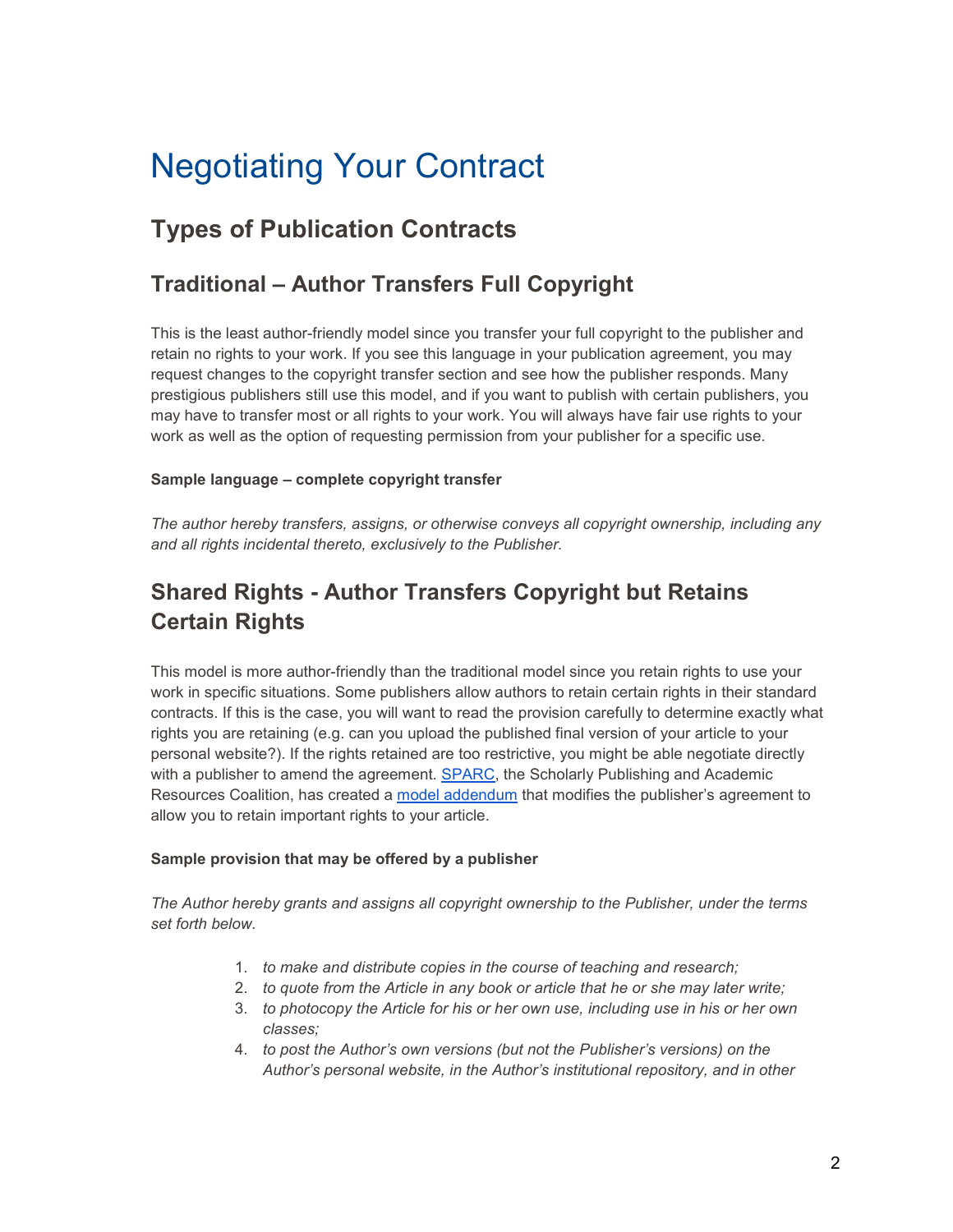*noncommercial open access repositories, with copyright and source information provided along with a link to the published version as soon as it is available; and*

5. *to republish the Article in any book he or she may write or edit after the journal has appeared*

#### **Excerpt from the SPARC Author Addendum**

*AUTHOR and PUBLISHER agree that in addition to any rights under copyright retained by Author in the Publication Agreement, Author retains:*

- 1. *the rights to reproduce, to distribute, to publicly perform, and to publicly display the Article in any medium for noncommercial purposes;*
- 2. *the right to prepare derivative works from the Article; and*
- 3. *the right to authorize others to make any non-commercial use of the Article so long as the Author receives credit as author and the journal in which the Article has been published is cited as the source of first publication of the Article.*

With the SPARC Addendum, you have broader rights to use your work than under the sample publisher's provision. For example, the SPARC Addendum allows you to upload your published article in its final form to your personal website or to an institutional repository; the publisher's provision allows only the author's version, not the published final.

#### **Shared Rights - Author Retains Copyright and Grants a License to the Publisher**

Another way to share rights is for you, the author, to retain the copyright in your work and grant to the publisher a non-exclusive license to publish the article. These agreements are not as common as the first two types, but are a more author-friendly option if available.

#### **Sample language – granting the publisher the right of first publication and non-exclusive rights**

*The copyright in the Article shall remain with the Author, and nothing in this Agreement shall be construed as an assignment of copyright to the Publisher or the Journal.*